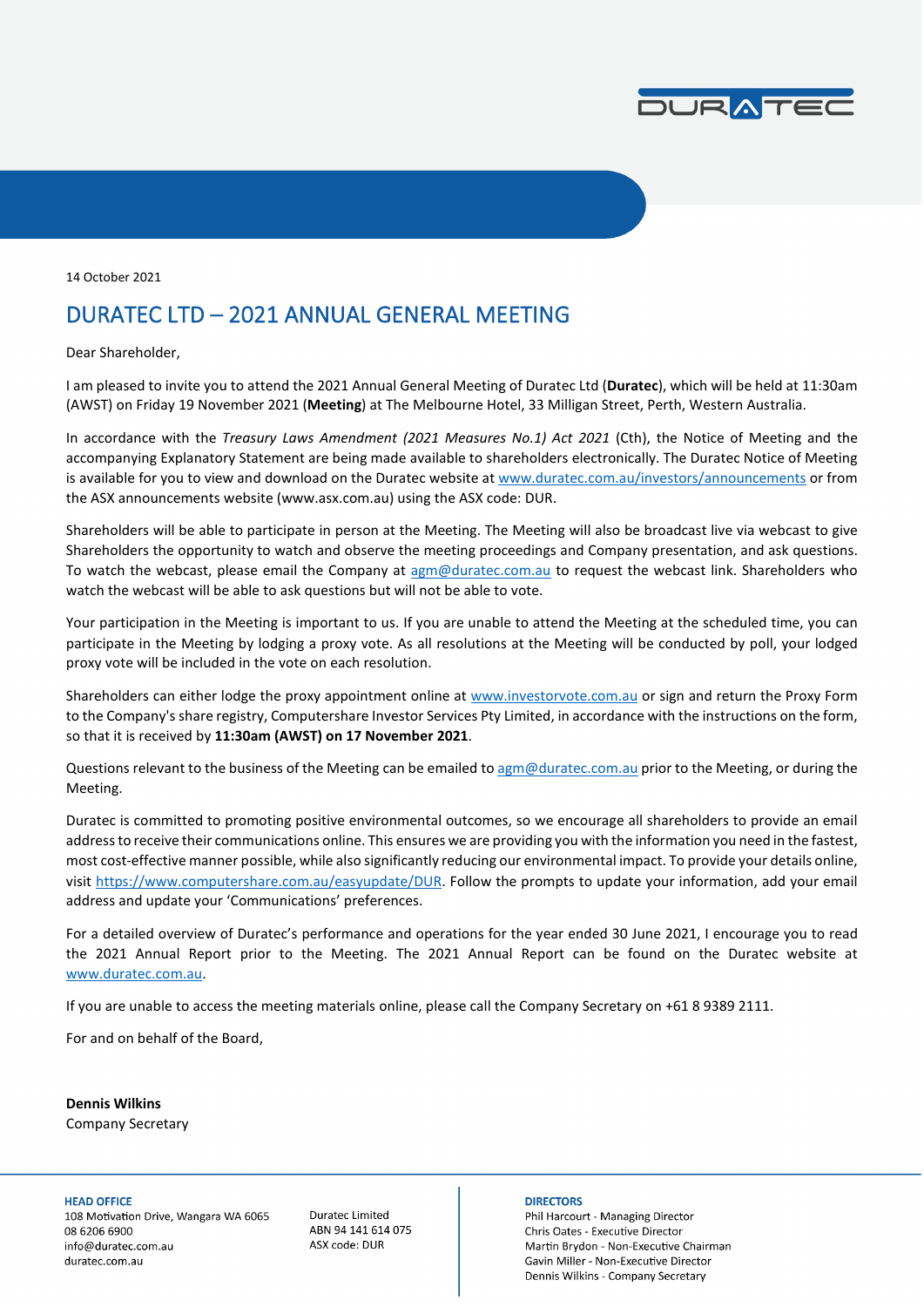# **Duratec Limited ACN 141 614 075**

### **Notice of 2021 Annual General Meeting**

### **and**

## **Explanatory Statement**

### **Date of Meeting**

19 November 2021

### **Time of Meeting**

11:30am (AWST)

### **Place of Meeting**

The Melbourne Hotel 33 Milligan Street Perth WA 6000

### *THIS IS AN IMPORTANT DOCUMENT*

*Please read it carefully and in its entirety. If you do not understand it, please consult with your professional advisers.* 

THE ANNUAL REPORT IS AVAILABLE ON THE COMPANY'S WEBSITE

[www.duratec.com.au](http://www.duratec.com.au/)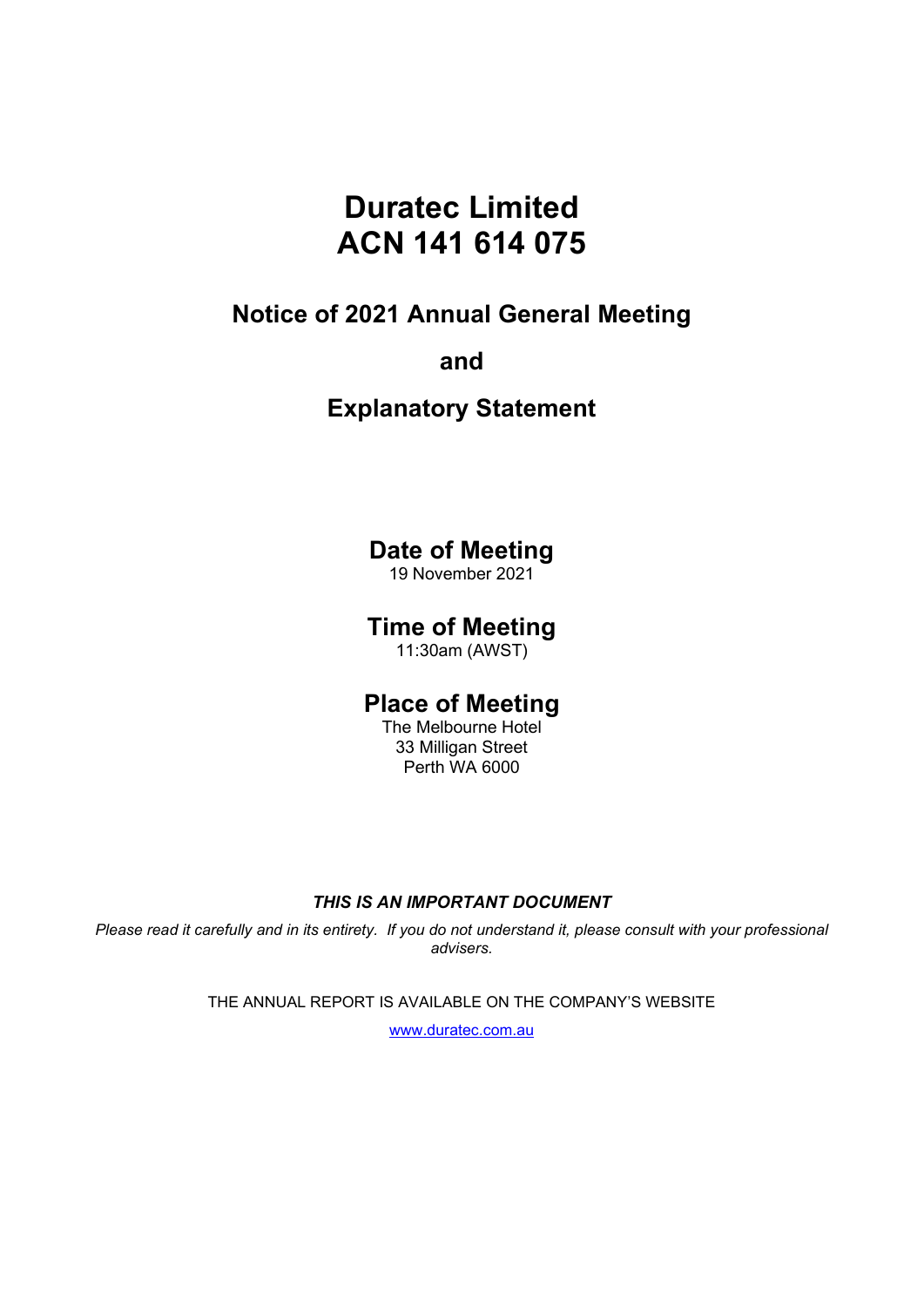### **Duratec Limited ACN 141 614 075 (Company)**

### **NOTICE OF ANNUAL GENERAL MEETING**

Notice is given that the annual general meeting of the Shareholders of Duratec Limited will be held at The Melbourne Hotel, 33 Milligan Street, Perth WA 6000 on 19 November 2021 at 11:30am (AWST) with registration from 11:00am (AWST) for the purpose of transacting the following business, in each case, as more particularly described in the Explanatory Statement accompanying this Notice.

Shareholders will be able to participate in person at the Meeting. The Meeting will also be broadcast live via webcast to give Shareholders the opportunity to watch and observe the meeting proceedings and Company presentation and ask questions. To watch the webcast, please email the Company at [agm@duratec.com.au](mailto:agm@duratec.com.au?subject=Request%20for%20AGM%20webcast%20link) to obtain the webcast link. Shareholders participating in the webcast will be able to ask questions, but not vote on the Resolutions. For more information on Shareholder questions and how to vote, refer to the Notes section in the Notice.

As a result of the uncertainty and potential health risks created by the corona virus (COVID-19) pandemic, it may become necessary or appropriate to make alternative arrangements for the holding or conducting the Meeting (for example in the case of a lockdown, where the meeting format could be changed to being whollyvirtual) and if so required, the Company will make further information available through the ASX website at https://www.asx.com.au/asx/statistics/announcements.do (ASX code: DUR) and on its website at [www.duratec.com.au/investors/announcements.](http://www.duratec.com.au/investors/announcements)

Capitalised terms and abbreviations used in this Notice and Explanatory Statement are defined in the Glossary.

### **FINANCIAL STATEMENTS AND REPORTS**

To receive and consider the Financial Report of the Company, the Directors' Report (including the Remuneration Report) and the Auditor's Report for the financial year ended 30 June 2021.

### **RESOLUTION 1: ADOPTION OF REMUNERATION REPORT**

To consider and, if thought fit, to pass, with or without amendment, the following **ordinary resolution**:

*That, for the purpose of section 250R(2) of the Corporations Act, the Remuneration Report, which forms part of the Directors' Report for the financial year ended 30 June 2021, be adopted.*

**Note**: In accordance with section 250R(3) of the Corporations Act, the vote on this Resolution will be advisory only and does not bind the Directors or the Company.

A Voting Exclusion Statement for this Resolution is set out below.

### **RESOLUTION 2: RE-ELECTION OF MR GAVIN MILLER AS A DIRECTOR**

To consider and, if thought fit, to pass, with or without amendment, the following **ordinary resolution**:

*That, for the purposes of clauses 13.1(d) and 13.3(c)(ii) of the Constitution, Listing Rule 14.4, and Listing Rule 14.5, and for all other purposes, Mr Gavin Miller, who retires in accordance with clause 13.3 of the Constitution and, being eligible for re-election, be re-elected a Director of the Company.*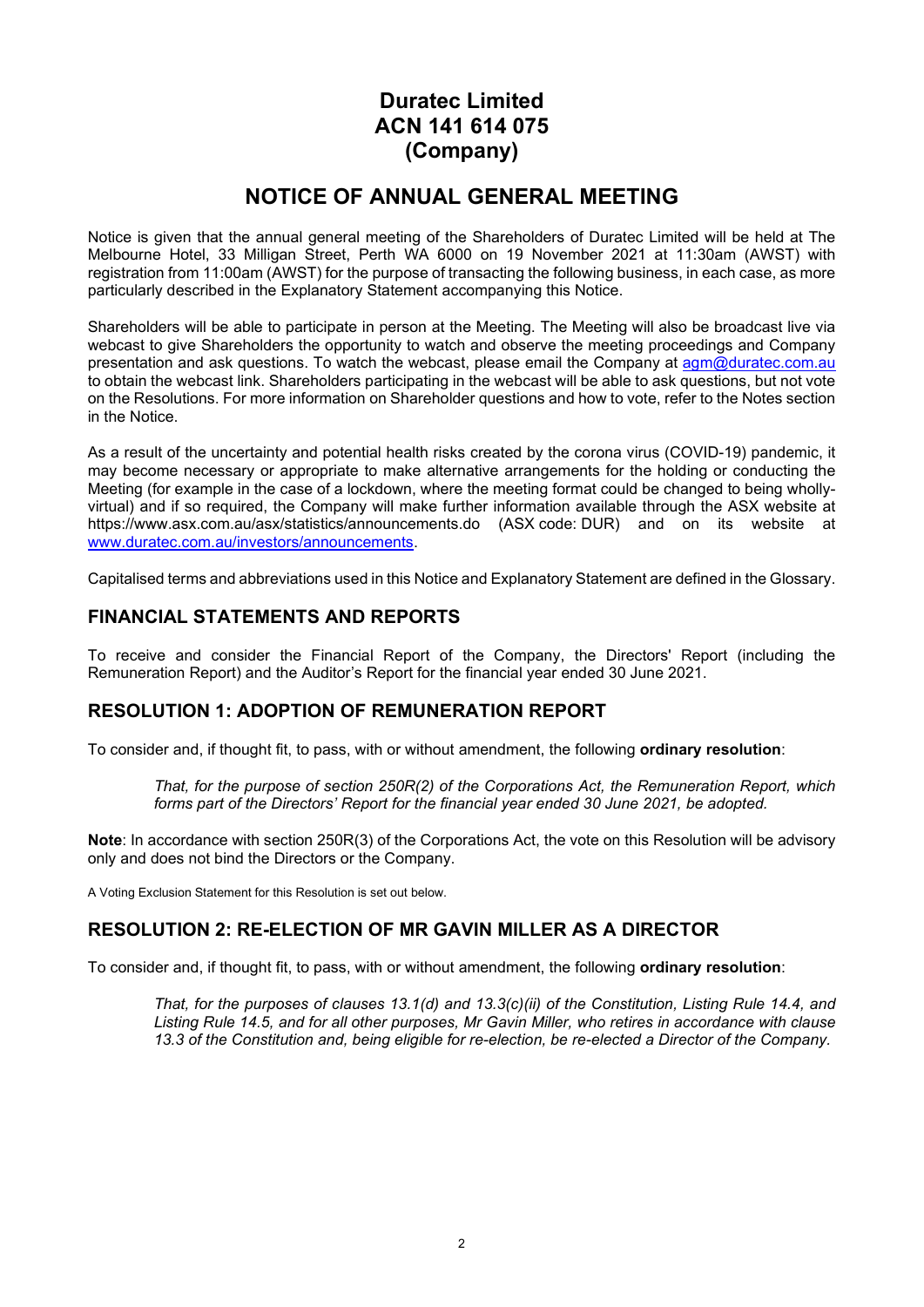#### **RESOLUTION 3: MAXIMUM AGGREGATE REMUNERATION FOR NON-EXECUTIVE DIRECTORS**

To consider and, if thought fit, to pass, with or without amendment, the following **ordinary resolution**:

...........................................................................................

*That, in accordance with clause 13.4 of the Constitution and Listing Rule 10.17, the maximum aggregate remuneration payable to non-executive Directors be set at \$500,000 per annum.*

**By order of the Board:**

**Dennis Wilkins**  Company Secretary 14 October 2021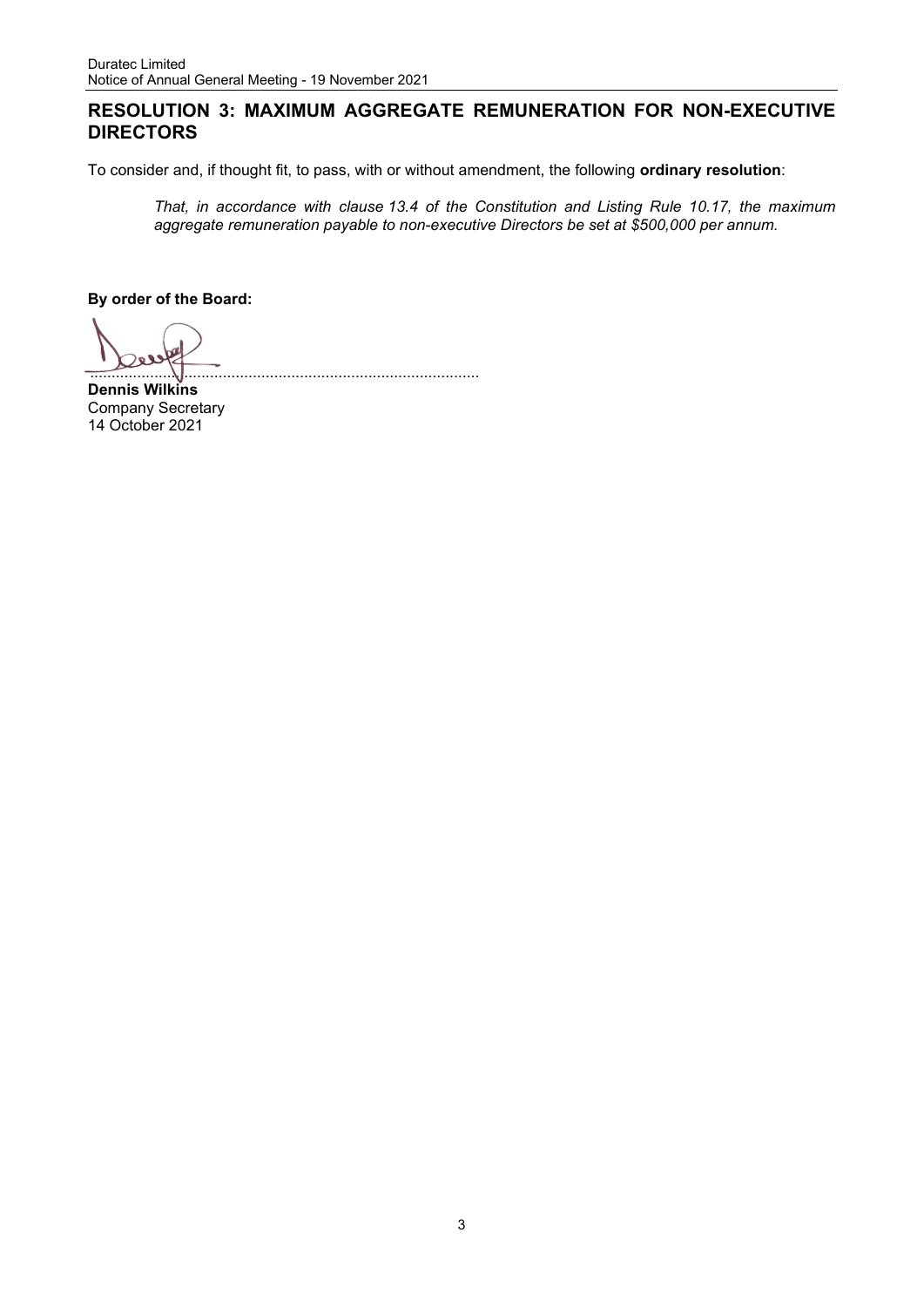#### **VOTING EXCLUSIONS AND PROHIBITIONS**

#### **Resolution 1 – Adoption of Remuneration Report:**

#### *Voting Prohibition*

A vote on Resolution 1 must not be cast:

- in any capacity, by or on behalf of a member of the KMP, details of whose remuneration are included in the Remuneration Report, or a Closely Related Party of such a member; or
- by a person appointed as a proxy if the person is a member of the KMP at the date of the Meeting, or a Closely Related Party of KMP.

However, a person (a **Voter**) described above may cast a vote on Resolution 1 as a proxy if the vote is not cast on behalf of a person who is excluded from voting on Resolution 1 and either:

- the Voter is appointed as proxy in writing that specifies the way the proxy is to vote on Resolution 1: or
- the Voter is the Chair and the appointment of Chair as proxy for a person entitled to vote on Resolution 1:
	- o does not specify a voting direction; and
	- $\circ$  expressly authorises the Chair to exercise the proxy even though Resolution 1 is connected directly or indirectly with the remuneration of a member of the KMP.

#### **Resolution 3 – Maximum aggregate remuneration for non-executive Directors**

#### *Voting Prohibition*

A person appointed as proxy must not vote, on the basis of that appointment, on Resolution 3 if the person is a member of the KMP or a Closely Related Party of the KMP and the appointment does not specify the way the proxy is to vote on the Resolution.

However, the above paragraph does not apply if:

- the KMP is the Chair of the Meeting; and
- the appointment expressly authorises the Chair of the Meeting to exercise the proxy even though Resolution 3 is connected with the remuneration of a member of the KMP.

#### *Voting Exclusion*

The Company will disregard any votes cast on Resolution 3 by, or on behalf of:

- Martin Brydon, Philip Harcourt, Gavin Miller, and Chris Oates, each a Director of the Company; and
- any Associate of those persons.

However, this does not apply to a vote cast in favour of a Resolution by:

- a person as proxy or attorney for a person who is entitled to vote on the Resolution, in accordance with the directions given to the proxy or attorney to vote on the Resolution in that way; or
- by the Chair as proxy or attorney for a person who is entitled to vote on the Resolution, in accordance with a direction given to the Chair to vote on the Resolution as the Chair decides; or
- a holder acting solely in a nominee, trustee, custodial or other fiduciary capacity on behalf of a beneficiary provided the following conditions are met:
	- $\circ$  the beneficiary provides written confirmation to the holder that the beneficiary is not excluded from voting, and is not an associate of a person excluded from voting, on the Resolution; and
	- $\circ$  the holder votes in accordance with the directions given by the beneficiary to the holder to vote in that way.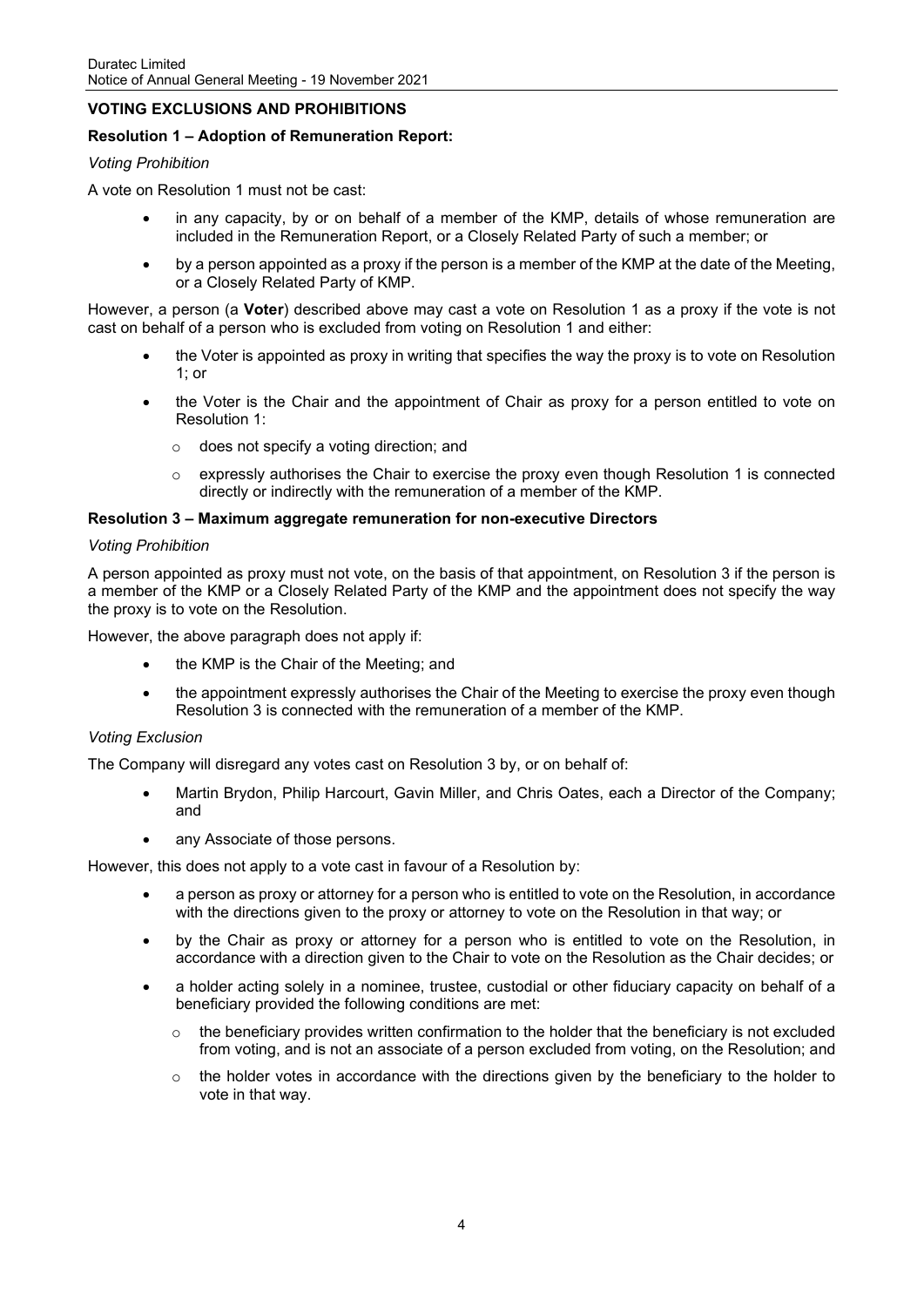### **NOTES**

#### **PROVISION OF ANNUAL GENERAL MEETING MATERIALS**

In accordance with the *Treasury Laws Amendment (2021 Measures No.1) Act 2021* (Cth), the Notice of Meeting, the accompanying Explanatory Statement and Proxy Form are being made available to shareholders electronically (unless Shareholders have expressly elected to receive the Notice of Meeting in paper copy).

All Shareholders will be able to access the Notice of Meeting (including the Proxy Form) on the Company's website at: [www.duratec.com.au/investors/announcements.](https://www.duratec.com.au/investors/announcements/) The Company has also provided the Meeting materials on the Company's ASX announcements page which are therefore available through the ASX Market Announcements Platform by inserting Duratec's ASX code (DUR) into the search function on https://www.asx.com.au/asx/statistics/announcements.do.

Any Duratec Shareholders that have nominated an email address and have elected to receive electronic communications from the Company, will also receive an email to their nominated account with a link to an electronic copy of the Notice of Meeting (including the Proxy Form).

If you are unable to access the relevant Meeting materials online, please contact the Company Secretary on +61 8 9389 2111. If you wish to receive a paper copy of the meeting materials, please contact the Company Secretary on +61 8 9389 2111 or email the Company at [agm@duratec.com.au](mailto:agm@duratec.com.au?subject=Paper%20copy%20of%20Notice%20of%20Meeting) and the Company will mail one to you. Please remember to provide your name, address, and contact phone number.

#### **HOW TO ATTEND**

Shareholders will be able to participate in person at the Meeting by attending The Melbourne Hotel, 33 Milligan Street, Perth WA 6000 on 19 November 2021 at 11:30am (AWST) with registration from 11:00am (AWST).

The Meeting will also be broadcast live via webcast to give Shareholders the opportunity to watch and observe the meeting proceedings and Company presentation and ask questions. To watch the webcast, please email the Company at  $\frac{\text{agm@duratec.com.au}}{\text{aum@duratec.com.au}}$  to obtain the webcast link.

#### **VOTING INFORMATION**

#### **Eligibility to vote**

The Board has determined, pursuant to Regulation 7.11.37 of the *Corporations Regulations 2001* (Cth), that persons who are registered holders of Shares as at 4:00 pm (AWST) on Wednesday, 17 November 2021 will be entitled to attend and vote at the Meeting.

If more than one joint holder of Shares is present at the Meeting (whether personally, by proxy or by attorney or by representative) and tenders a vote, only the vote of the joint holder whose name appears first on the register will be counted.

#### **Voting procedure**

All Resolutions will be decided by a poll rather than a show of hands. The Chair (where appropriately authorised) intends to vote all available undirected proxies in favour of all Resolutions.

#### **How to vote**

If you attend the Meeting, you will be able to vote directly in the poll during the Meeting.

Shareholders participating in the webcast will not be able vote on the Resolutions during the webcast, therefore the Company encourages Shareholders to submit a valid Proxy Form for your vote to be counted in the poll.

Voting on the Resolutions at the Meeting is important, and the Board encourages all Shareholders to either vote at the Meeting or submit a valid Proxy Form. Shareholders can either lodge the proxy appointment online at [www.investorvote.com.au](https://www.investorvote.com.au/Login) or sign and return the Proxy Form to the Company's share registry, Computershare Investor Services Pty Limited, in accordance with the instructions on the form, so that it is received by **11:30am (AWST) on 17 November 2021**.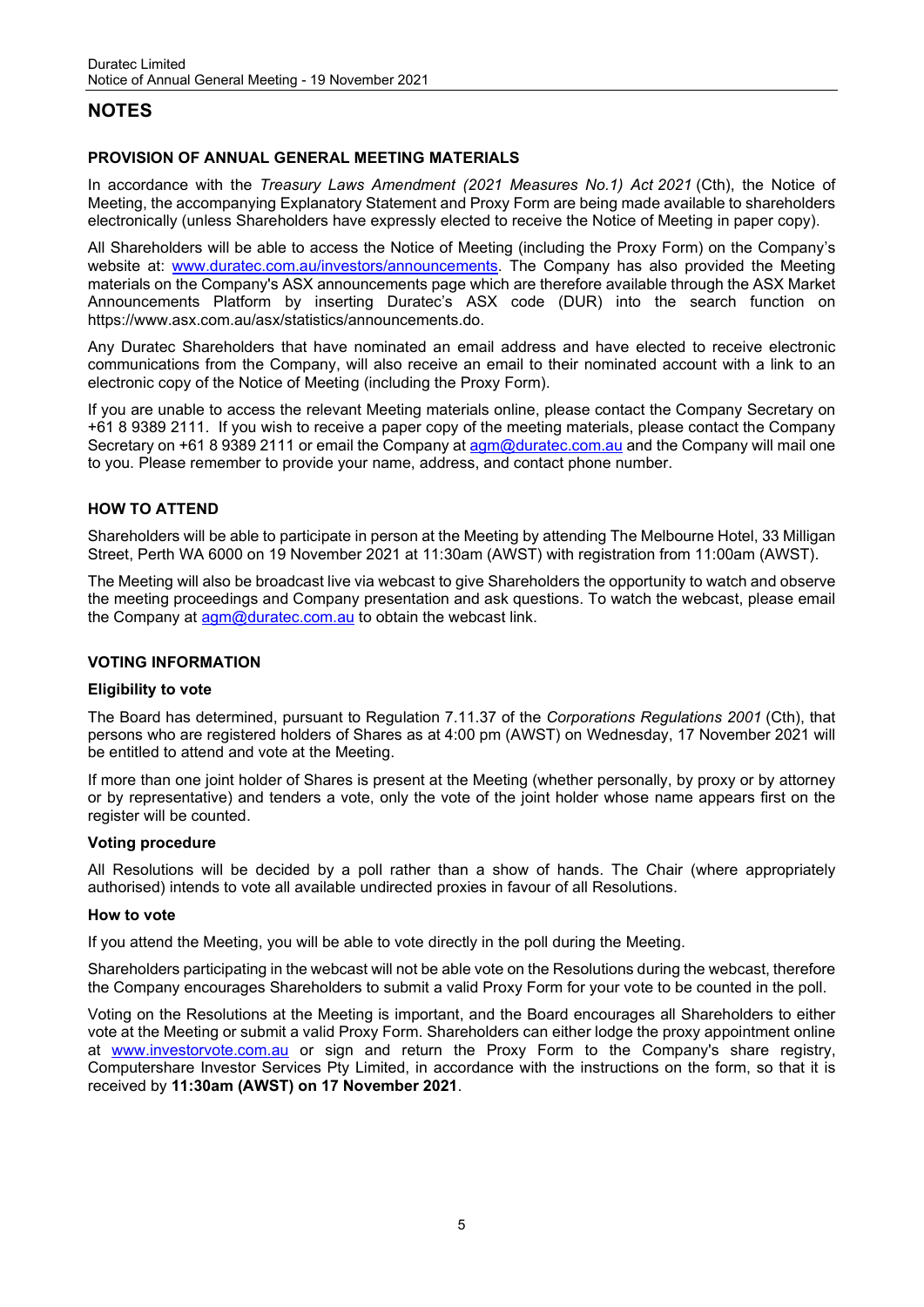#### **SHAREHOLDER QUESTIONS**

Shareholders attending the Meeting in person will have an opportunity to ask questions relevant to the business of the Meeting.

Shareholders participating in the webcast will be able to ask questions during the webcast, by emailing the Company at [agm@duratec.com.au.](mailto:agm@duratec.com.au?subject=AGM%20question)

Shareholders who are unable to attend the Meeting or wish to submit questions prior to the Meeting may submit written questions by emailing [agm@duratec.com.au.](mailto:agm@duratec.com.au?subject=AGM%20question) In order for questions to be appropriately considered, it is recommended that questions be received by 11:30am (AWST) on 17 November 2021.

The more frequently raised Shareholder issues will be addressed by the Chair during the Meeting. There will be an allotted time for questions and the Board will endeavour to respond to as many Shareholder questions as possible. However, there may still not be sufficient time available at the Meeting to address all the questions raised. Please note that individual responses will not be sent to Shareholders.

#### **PROXY INFORMATION**

#### **Voting by proxy**

To vote by proxy, please complete and sign the enclosed personalised Proxy Form and return by no later than 11:30am (AWST) 17 November 2021:

- by **lodging your Proxy Form online** at [www.investorvote.com.au](https://www.investorvote.com.au/Login) using your secure access information provided on your Proxy Form or by using your mobile device to scan the personalised QR code; or
- by **posting your completed Proxy Form** to Computershare Investor Services Pty Limited, GPO Box 242, Melbourne VIC 3001; or
- by **delivering your completed Proxy Form by fax** to 1800 783 447 (within Australia) or +61 3 9473 2555 (outside Australia).

In accordance with section 249L of the Corporations Act, Shareholders are advised that:

- each Shareholder entitled to attend and vote at the Meeting has a right to appoint a proxy;
- the proxy need not be a Shareholder of the Company and can be an individual or a body corporate; and
- a Shareholder who is entitled to cast 2 or more votes may appoint 2 proxies and may specify the proportion or number of votes each proxy is appointed to exercise. If the member appoints 2 proxies and the appointment does not specify the proportion or number of the member's votes, each proxy may exercise one-half of the votes.

#### **Chair as proxy**

If you appoint the Chair of the Meeting as your proxy (or the Chair becomes your proxy by default) and you do not direct your proxy how to vote on the proposed Resolutions set out in this Notice, then you will be authorising the Chair to vote as he or she decides on the proposed Resolutions (even if the Resolution is connected with the remuneration of a member of the Company's KMP). The Chair intends to vote (where appropriately authorised) as proxy in favour of each Resolution.

If you appoint the Chair as your proxy and wish to direct the Chair how to vote, you can do so by marking the boxes for the relevant Resolution (i.e., by directing the Chair to vote "For", "Against" or "Abstain").

If you appoint a member of KMP (other than the Chair) or any Closely Related Party of a member of KMP as your proxy, you must direct that person how to vote on Resolutions 1 and 3 if you want your Shares to be voted on those Resolutions. If you appoint a member of KMP (other than the Chair) or any Closely Related Party of a member of the KMP and you do not direct them how to vote on Resolutions 1 or 3, such a person will not cast your votes on that Resolution and your votes will not be counted in calculating the required majority if a poll is called on that Resolution.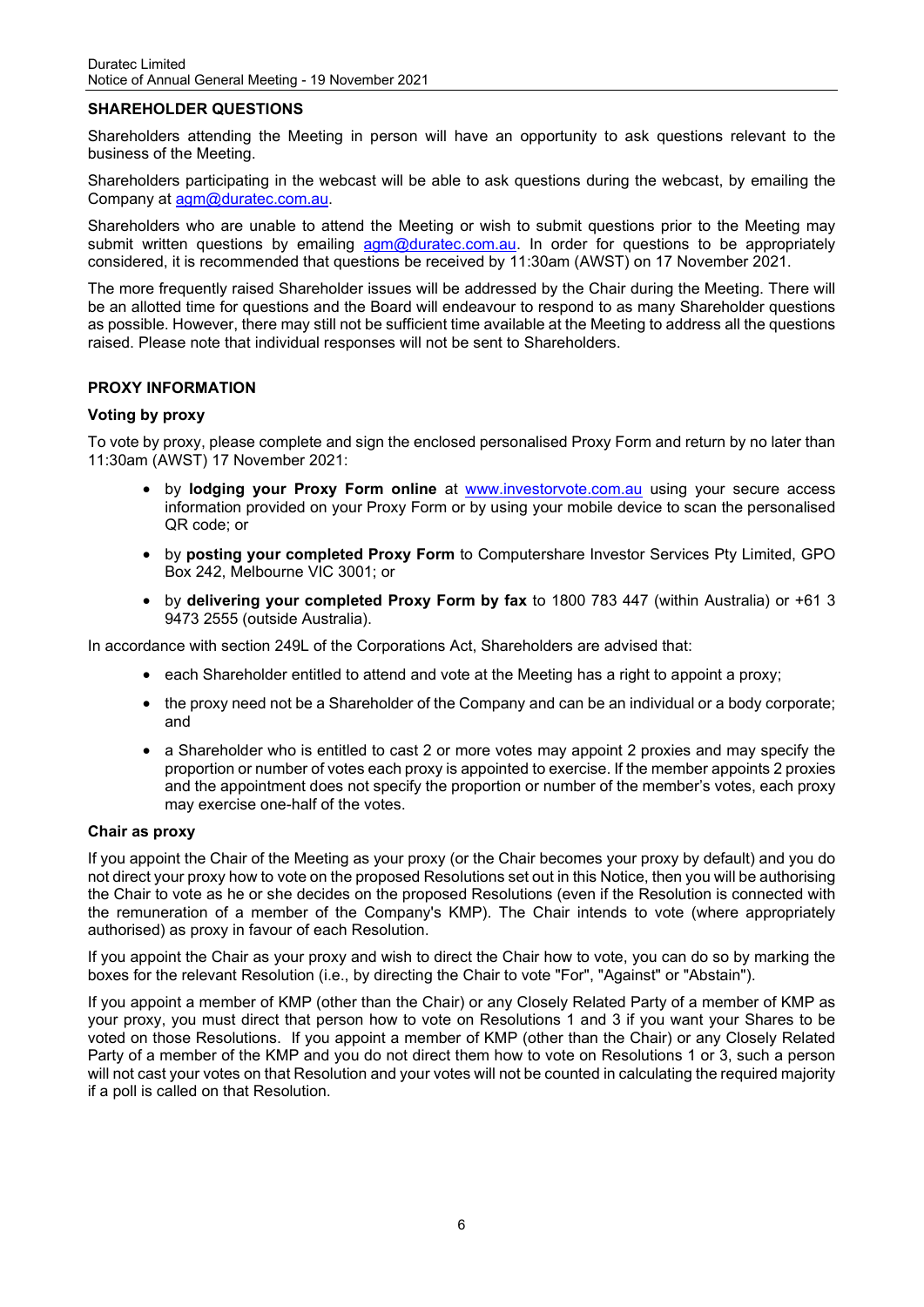#### **CORPORATE REPRESENTATIVES**

A body corporate which is a Shareholder, or that has been appointed as a proxy, must appoint a person to act as its representative at the Meeting if it wishes to attend and vote at the Meeting. If you are a corporate representative, you will need to provide evidence of your appointment as a corporate representative with the share registry or the Company prior to the Meeting or at the registration desk on the day of the Meeting.

#### **POWERS OF ATTORNEY**

If you appoint an attorney to attend and vote at the Meeting on your behalf, the power of attorney (or a certified copy) must be received by the share registry by 11:30am (AWST) on 17 November 2021, unless the power of attorney has previously been lodged with the share registry.

#### **EMAIL COMMUNICATIONS**

Duratec is committed to promoting positive environmental outcomes, so we encourage all shareholders to provide an email address to receive their communications online. This ensures we are providing you with the information you need in the fastest, most cost-effective manner possible, while also significantly reducing our environmental impact. To provide your details online, visit:

[https://www.computershare.com.au/easyupdate/DUR.](https://www.computershare.com.au/easyupdate/DUR)

Follow the prompts to update your information, add your email address and update your 'Communications' preferences.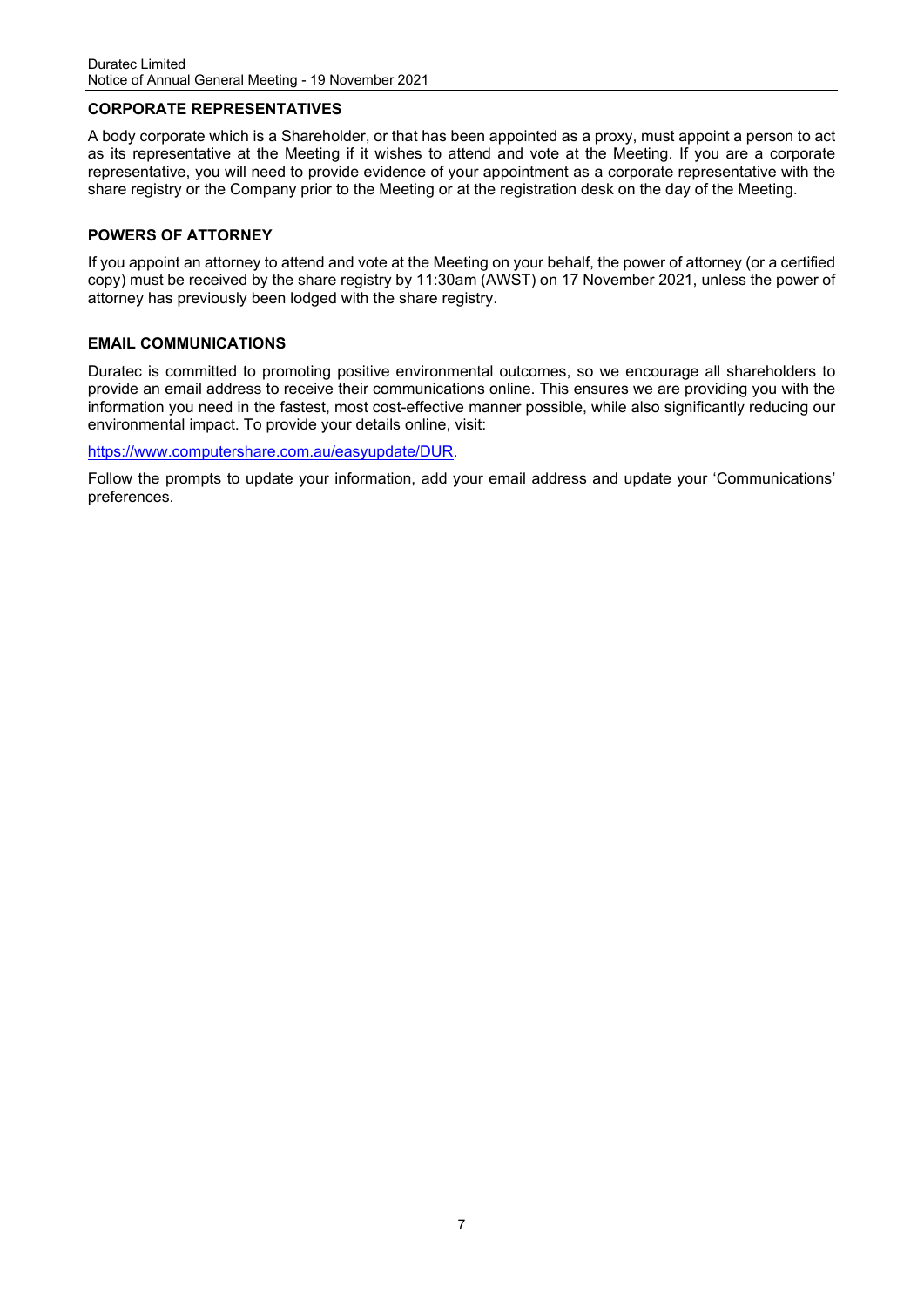### **Duratec Limited ACN 141 614 075 (Company)**

### **Explanatory Statement**

This Explanatory Statement is prepared for the benefit of Shareholders of Duratec to better understand the Resolutions to be put to the annual general meeting of the Company to be held on 19 November 2021 at 11:30am (AWST) with a live webcast and at The Melbourne Hotel, 33 Milligan Street, Perth WA 6000.

This Explanatory Statement forms part of, and should be read together with, the Notice of Meeting. Capitalised terms used in this Explanatory Statement are defined in the Glossary.

#### **ACCOUNTS AND REPORTS**

The Company's Financial Report, the Directors' Report (including the Remuneration Report) and the Auditor's Report for the year ended 30 June 2021 will be laid before the Meeting. A copy of the Company's Annual Report for the year ended 30 June 2021, which includes these reports, is available on the Company's website at [www.duratec.com.au](http://www.duratec.com.au/) and on ASX's website www.asx.com.au.

There is no requirement for Shareholders to approve these reports. Shareholders will be given a reasonable opportunity at the AGM to ask questions or make comments about these reports and the management of the Company. Shareholders will also be given a reasonable opportunity to ask the Company's auditor questions about the conduct of the audit, the preparation and content of the Auditor's Report, the accounting policies adopted by the Company in relation to the preparation of the financial statements and the independence of the auditor in relation to the conduct of the audit.

#### **1. RESOLUTION 1: ADOPTION OF REMUNERATION REPORT**

#### **1.1. General**

Section 250R(2) of the Corporations Act requires the Company to put a resolution to Shareholders that the remuneration report be adopted. The vote on this Resolution is advisory only and does not bind the Directors or the Company. However, the outcome of the vote and the discussion will be considered by the Company's Remuneration and Nomination Committee when evaluating the remuneration arrangements of the Company in the future.

The Remuneration Report of the Company for the period ended 30 June 2021 is set out in the Company's Annual Report on pages 32 to 37. This report includes information about the principles used to determine the nature and amount of remuneration and sets out the remuneration arrangements for each Director and member of the KMP.

As set out in the Remuneration Report, in determining executive remuneration, the Board aims to ensure that remuneration practices:

- (a) are competitive and reasonable, enabling the Company to attract and retain key talent while building a diverse, sustainable, and high achieving workforce;
- (b) are aligned to the Company's strategic and business objectives and the creation of Shareholder value;
- (c) promote a high performance culture recognising that leadership at all levels is a critical element in this regard;
- (d) are transparent; and
- (e) are acceptable to Shareholders.

Further details regarding the Company's remuneration policy and structure of executive and non-executive remuneration are set out in the Annual Report.

Shareholders will be given a reasonable opportunity to ask questions about, or comment on, the Remuneration Report at the Meeting.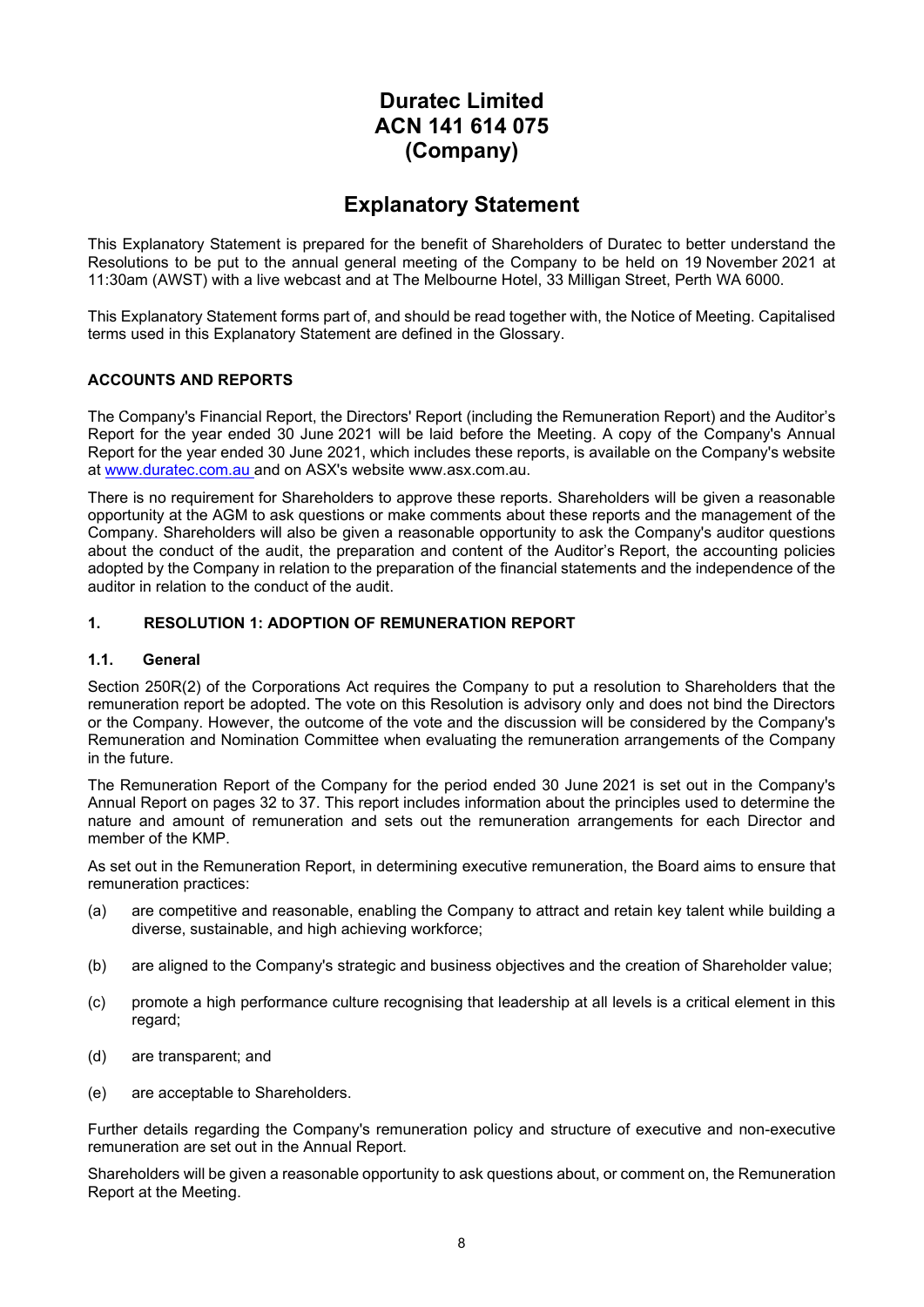Resolution 1 is an ordinary resolution, requiring it to be passed by a simple majority of votes cast by the Shareholders entitled to vote on it.

#### **1.2 Directors' recommendation**

Based on the information available, including the information contained in this Explanatory Statement and the Remuneration Report, all the Directors consider that Resolution 1 is in the best interests of the Company and recommend that Shareholders vote in favour of Resolution 1.

#### **2. RESOLUTION 2: RE-ELECTION OF MR GAVIN MILLER AS A DIRECTOR**

#### **2.1 General**

Mr Gavin Robert Miller was appointed as a Director on 14 April 2010. The Board considers Mr Miller not to be an independent Director.

In accordance with Listing Rule 14.4, a director appointed to fill a casual vacancy or as an addition to the Board must not hold office (without re-election) past the next AGM of the Company. Clause 13.1 of the Company's Constitution also requires that any Director appointed by the Board during the year holds office until the next AGM and is eligible for election at that meeting.

Accordingly, Mr Miller, who was appointed by the Directors, now retires, and, being eligible, offers himself for election as a Director.

Resolution 2 is an ordinary resolution, requiring it to be passed by a simple majority of votes cast by the Shareholders entitled to vote on it.

#### **2.2 Director's biography and experience**

Mr Miller is a certified practising accountant (CPA), Chartered Secretary and a graduate of the Australian Institute of Company Directors. He has over 30 years of financial and commercial management experience in various industries including manufacturing, utilities, and civil construction.

Mr Miller's executive experience includes roles with Wesfarmers Limited, Adbri Limited (previously Adelaide Brighton Limited), the Water Corporation (WA), and the Ertech group of companies.

For the past 14 years, Mr Miller has been intimately involved in the establishment and growth of companies operating within the Australian civil construction and associated sectors. These companies have been involved in projects of up to \$950m in value, for a variety of clients, including government and global resource companies, utilising a variety of contractual arrangements and project structures. He brings to the role extensive experience in, and a focus on, effective risk management and value creation for shareholders in what can be a challenging industry.

Mr Miller is currently the chair of the Company's Audit and Risk Committee.

#### **2.3 Directors' recommendation**

Based on the information available, including the information contained in this Explanatory Statement, all the Directors consider that Resolution 2 is in the best interests of the Company, as Mr Miller has a wealth of experience and expertise which is valuable to the Company. The Directors (other than Mr Miller because of his interest in this Resolution) unanimously recommend that Shareholders vote in favour of Resolution 2.

#### **3. RESOLUTION 3 – MAXIMUM AGGREGATE REMUNERATION FOR NON-EXECUTIVE DIRECTORS**

#### **3.1 General**

Clause 13.4(a) of the Constitution provides that the maximum aggregate amount of the remuneration payable by the Company or its child entities as Directors' fees to non-executive Directors is to be determined by Shareholders in a general meeting by ordinary resolution. The current maximum aggregate remuneration available for non-executive Directors has not yet been set by Shareholders.

Listing Rule 10.17 provides that an entity must not increase the aggregate amount of the remuneration payable by it or its child entities as Directors' fees to non-executive Directors without the approval of holders of its ordinary securities.

Executive Directors receive salary and other remuneration in accordance with the terms of their employment agreements, but do not receive Directors' fees. The remuneration paid by the Company to the executive Directors is not included in the maximum aggregate amount of Directors' fees for the purpose of this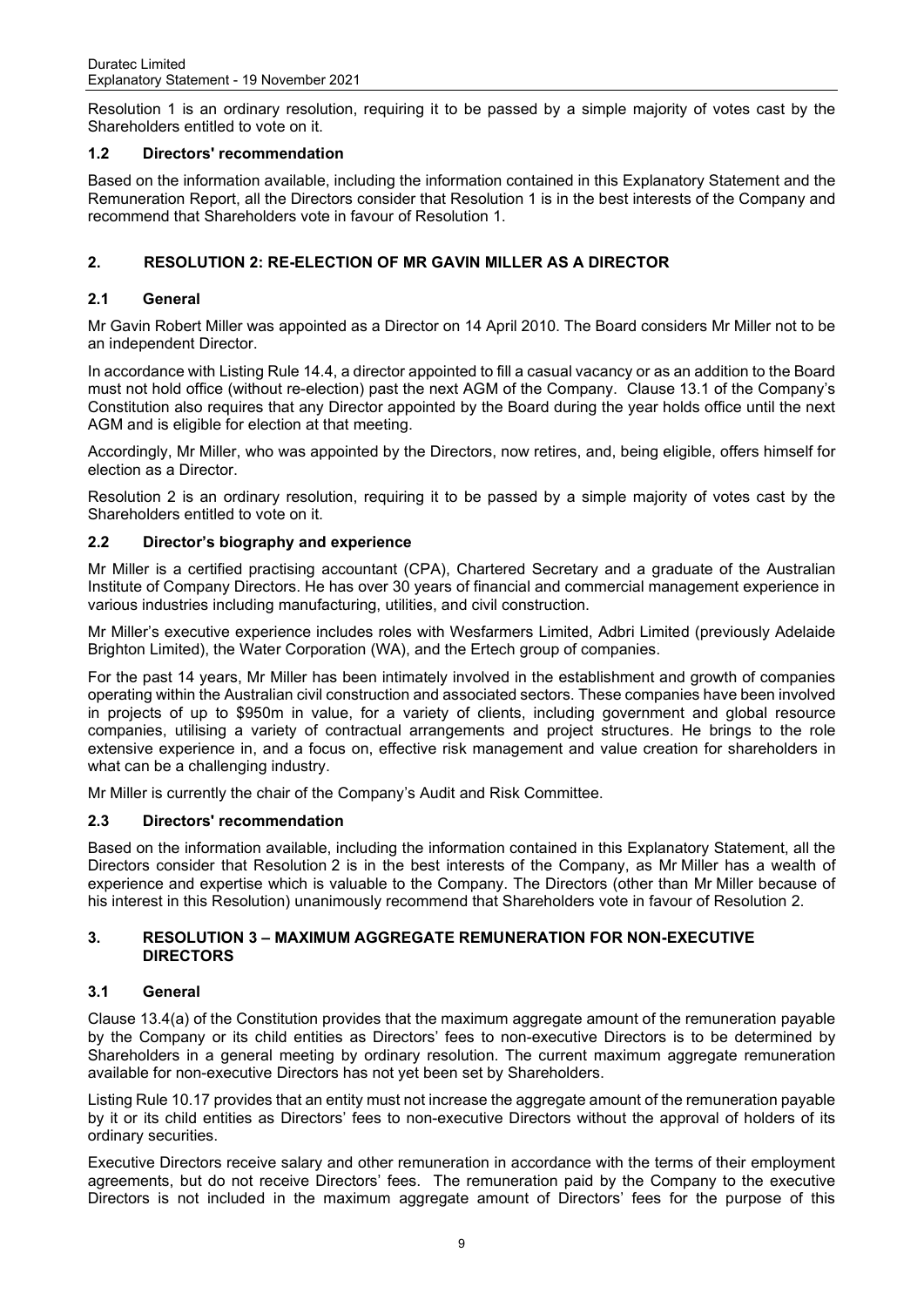Resolution. The relevant remuneration is all fees payable to non-executive Directors for acting as a director of the Company (including attending and participating in any Board committee meetings) and includes superannuation contributions for the benefit of a non-executive Director and any fees which a non-executive Director agrees to sacrifice for other benefits.

The maximum aggregate remuneration for non-executive Directors has not yet been set in accordance with the Constitution, The Company's Replacement Prospectus dated 16 October 2020 detailed the level of directors' fees agreed to be paid to the chair of the Board and the non-executive Director of \$125,000 and \$70,000 per annum respectively (in both cases including superannuation entitlements).

If Resolution 3 is passed, the maximum Directors' fees that may be paid to all the Company's non-executive Directors in each financial year is \$500,000, inclusive of superannuation. This will represent an increase of \$305,000 on the amounts agreed to be paid as set out in the Replacement Prospectus.

If Resolution 3 is not passed, the maximum aggregate remuneration for non-executive Directors will not be set in accordance with clause 13.4(a) of the Constitution, the amount will need to be set at a future general meeting and the two affected directors will continue to be remunerated at the rates set out in the Replacement Prospectus.

Non-executive Chair Mr Martin Brydon currently receives director fees of \$125,000 (including superannuation entitlements). Non-executive Director Mr Miller currently receives director fees of \$70,000 (including superannuation entitlements). No committee fees are currently payable to Directors in relation to participation in Board committees. The remuneration of each non-executive Director for the year ended 30 June 2021 is detailed in the Remuneration Report contained in the Annual Report (pages 32 to 37).

The Directors consider it is reasonable and appropriate to set the maximum aggregate remuneration available for non-executive Directors at \$500,000 per annum in recognition of the need to pay market competitive fees to ensure the Company can attract and retain non-executive Directors of the requisite calibre for the Company's Board.

The Directors take the view that this maximum aggregate remuneration will provide flexibility to attract and retain non-executive directors on remuneration terms commensurate with their skills and expertise and the Company's size and stage of development.

The proposed Directors' fee pool is in line with non-executive director fee pools of comparable companies. The Board does not intend to pay the full amount of the aggregate cap in the short to medium term.

No options or performance rights are currently held by non-executive Directors. No securities have been issued to any non-executive Director under Listing Rules 10.11 or 10.14 with Shareholder approval within the past three years.

Disclosure of Directors' remuneration will continue to be made to Shareholders in each annual report in accordance with applicable statutory and ASX requirements. If Shareholder approval is obtained, the proposed Directors' fee pool will apply for the financial year ending 30 June 2022.

Resolution 3 is an ordinary resolution, requiring it to be passed by a simple majority of votes cast by the Shareholders present and eligible to vote (in person, by proxy, by attorney or, in the case of a corporate Shareholder, by a corporate representative).

#### **3.2 Voting exclusion**

A voting exclusion statement applies to Resolution 3, as set out in the Notice.

#### **3.3 Directors' recommendation**

Given the interest of the non-executive Directors (Mr Brydon and Mr Miller) in Resolution 3, the Board makes no recommendation to Shareholders regarding this Resolution.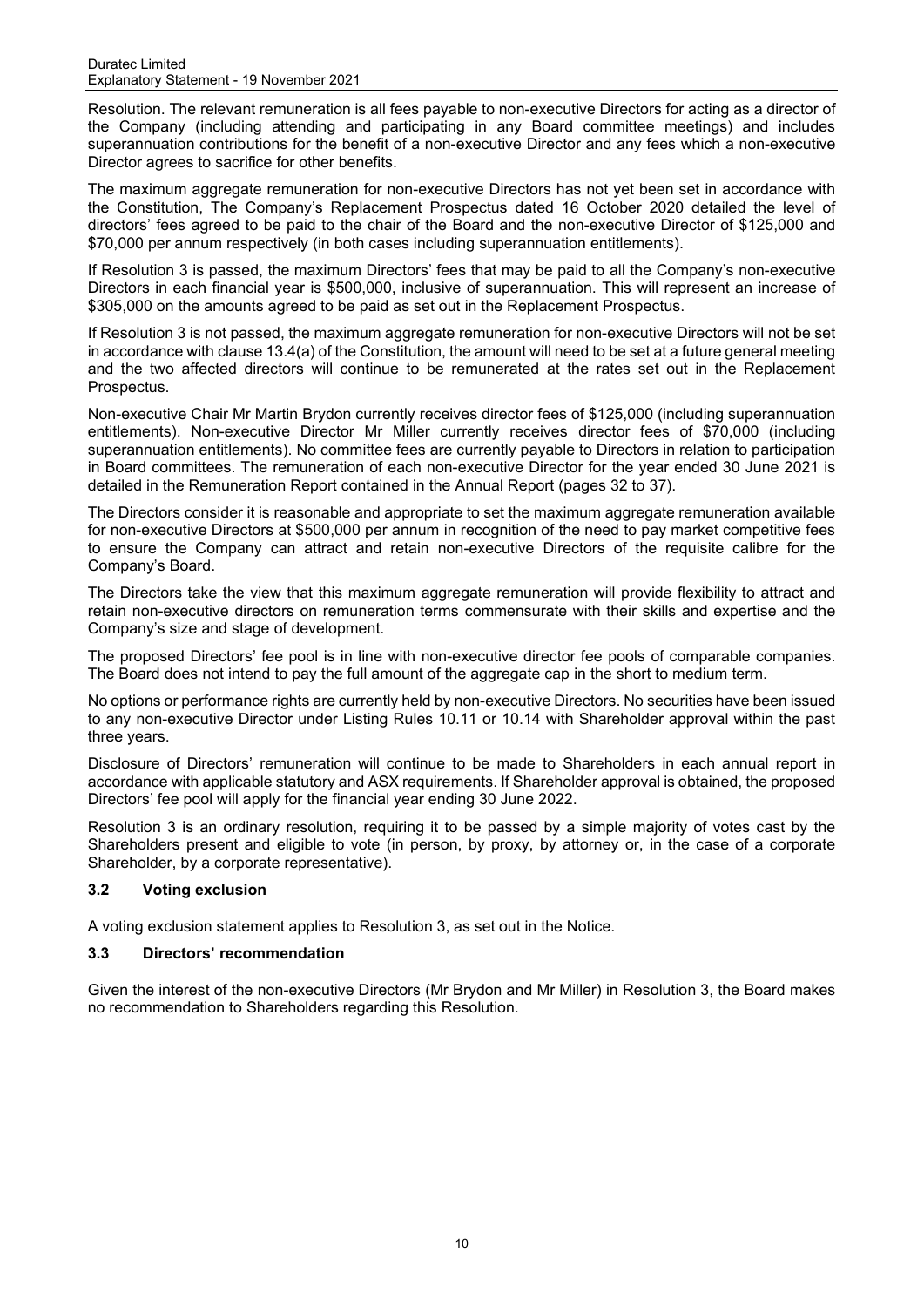### **GLOSSARY**

In this Explanatory Statement and the Notice, the following terms have the following meanings unless the context otherwise requires:

**AGM** means an annual general meeting of shareholders;

**Annual Report** means the Directors' Report, the Financial Report and Auditor's Report, in respect of the financial year ended 30 June 2021;

**Associate** has the meaning set out in sections 11 to 17 of the Corporations Act; 

**ASX** means ASX Limited ABN 98 008 624 691 and where the context permits, Australian Securities Exchange operated by ASX Limited;

**Auditor** means the auditor of the Company, being RSM Australia Partners;

**Auditor's Report** means the Auditor's report on the Financial Report;

**Board** means the board of Directors of Duratec, as constituted from time to time;

**Chair** means the chair of the Meeting;

**Closely Related Party** has the meaning given in the Corporations Act;

**Company** or **Duratec** means Duratec Limited ACN 141 614 075;

**Constitution** means the existing constitution of the Company adopted in 2020, as amended;

**Corporations Act** means the Corporations Act 2001 (Cth), as amended;

**Director** means a director of the Company;

**Directors' Report** means the annual directors' report prepared under Chapter 2M of the Corporations Act for the Company;

**Explanatory Statement** means the Explanatory Statement accompanying the Notice;

**Financial Report** means the annual financial report prepared under Chapter 2M of the Corporations Act for the Company;

**KMP** means key management personnel of Duratec from time to time;

**Listing Rules** means the Listing Rules of the ASX;

**Meeting** means the annual general meeting of Shareholders for the purpose of considering the Resolutions;

**Notice** or **Notice of Meeting** means the notice of meeting accompanying this Explanatory Statement, including the Proxy Form;

**Proxy Form** means the proxy form attached to the Notice;

**Remuneration Report** means the remuneration report of the Company contained in the Directors' Report;

**Resolution** means a resolution contained in the Notice;

**Section** means a section of the Explanatory Statement;

**Share** means a fully paid ordinary share in the capital of the Company; and

**Shareholder** means the holder of a Share.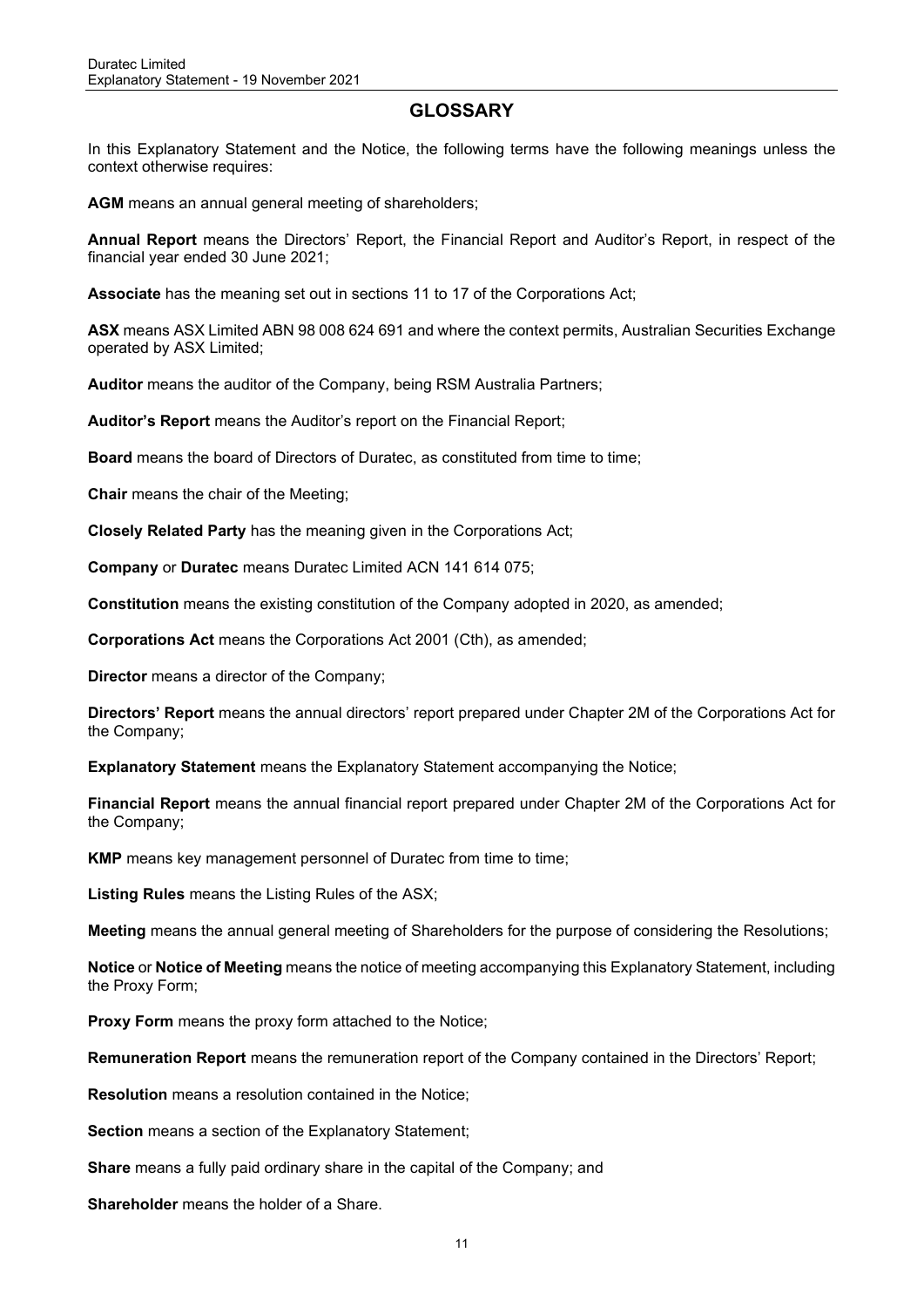

### **Need assistance?**

**Phone:**

**Online:**



1300 850 505 (within Australia) +61 3 9415 4000 (outside Australia)

www.investorcentre.com/contact



#### **YOUR VOTE IS IMPORTANT**

For your proxy appointment to be effective it must be received by **11:30am (AWST) on Wednesday, 17 November 2021.**

# **Proxy Form**

#### **How to Vote on Items of Business Lodge your Proxy Form:**

All your securities will be voted in accordance with your directions.

#### **APPOINTMENT OF PROXY**

**Voting 100% of your holding:** Direct your proxy how to vote by marking one of the boxes opposite each item of business. If you do not mark a box your proxy may vote or abstain as they choose (to the extent permitted by law). If you mark more than one box on an item your vote will be invalid on that item.

**Voting a portion of your holding:** Indicate a portion of your voting rights by inserting the percentage or number of securities you wish to vote in the For, Against or Abstain box or boxes. The sum of the votes cast must not exceed your voting entitlement or 100%.

**Appointing a second proxy:** You are entitled to appoint up to two proxies to attend the meeting and vote on a poll. If you appoint two proxies you must specify the percentage of votes or number of securities for each proxy, otherwise each proxy may exercise half of the votes. When appointing a second proxy write both names and the percentage of votes or number of securities for each in Step 1 overleaf.

**A proxy need not be a securityholder of the Company.**

#### **SIGNING INSTRUCTIONS FOR POSTAL FORMS**

**Individual:** Where the holding is in one name, the securityholder must sign.

**Joint Holding:** Where the holding is in more than one name, all of the securityholders should sign.

Power of Attorney: If you have not already lodged the Power of Attorney with the registry, please attach a certified photocopy of the Power of Attorney to this form when you return it.

**Companies:** Where the company has a Sole Director who is also the Sole Company Secretary, this form must be signed by that person. If the company (pursuant to section 204A of the Corporations Act 2001) does not have a Company Secretary, a Sole Director can also sign alone. Otherwise this form must be signed by a Director jointly with either another Director or a Company Secretary. Please sign in the appropriate place to indicate the office held. Delete titles as applicable.

#### **PARTICIPATING IN THE MEETING**

#### **Corporate Representative**

If a representative of a corporate securityholder or proxy is to participate in the meeting you will need to provide the appropriate "Appointment of Corporate Representative". A form may be obtained from Computershare or online at www.investorcentre.com/au and select "Printable Forms".

#### **Online:**

Lodge your vote online at www.investorvote.com.au using your secure access information or use your mobile device to scan the personalised QR code.

Your secure access information is



**SRN/HIN: Control Number: 186018**

For Intermediary Online subscribers (custodians) go to www.intermediaryonline.com

**By Mail:**

Computershare Investor Services Pty Limited GPO Box 242 Melbourne VIC 3001 Australia

**By Fax:**

1800 783 447 within Australia or +61 3 9473 2555 outside Australia



**PLEASE NOTE:** For security reasons it is important that you keep your SRN/HIN confidential.